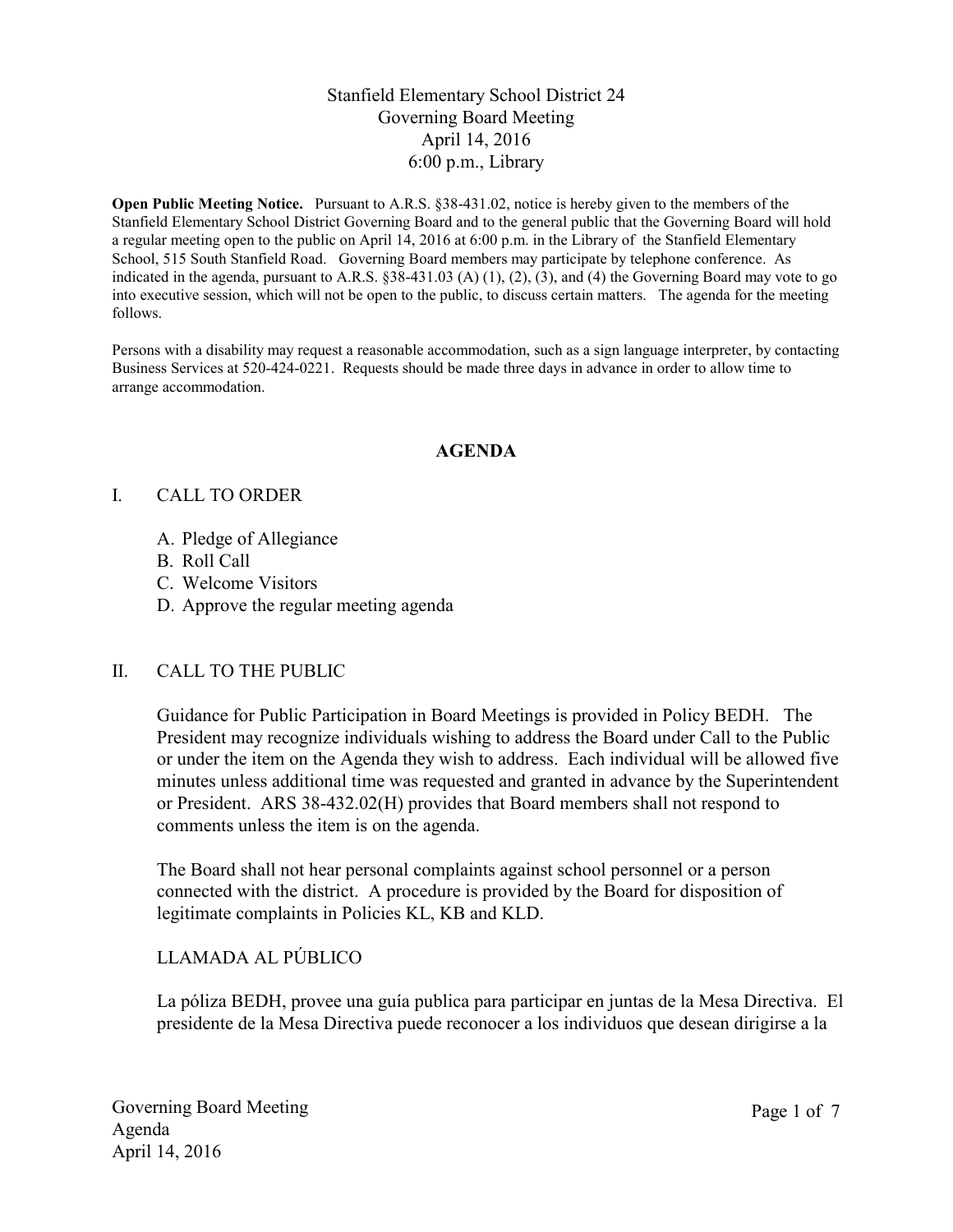mesa bajo llamada al público o bajo el artículo en la agenda que desean tratar. A cada individuo se le otorgaran cinco minutos de tiempo, a menos que el Presidente o Superintendente le hayan concedido tiempo adicional por adelantado. La Póliza ARS 38- 432.02 dice que ningún miembro de la mesa responderá a ningún tipo de comentarios de temas que no estén en la agenda.

La mesa no oirá quejas personales en contra de personal de la escuela o personas que tengan alguna conexión con el Distrito. Para este tipo de quejas la mesa provee otro tipo de procedimientos para la disposición de quejas legítimas las cuales se encuentran en las siguientes Pólizas KL, KB, y KLD.

#### III. APPROVAL OF MINUTES

Approve the March 8, 2016 regular governing board meeting minutes.

## IV. AWARDS AND RECOGNITIONS

- A. Students of the Month
- B. Employees of the Month
- 1. Certified
- 2. Classified

## V. PRESENTATIONS

A. Alternative Education Programming Proposal – Dr. Lineberry

# VI. REPORTS

- A. Superintendent's Report 1. Legislative Session Update
	- 2. FY17 budget
- B. March Public Funds Expenditure Reports (Pages 1-4)
- C. Revised February and March Student Activities Reports (Page 5-8)
- D. Principal's Report (Page 9)
- E. Operations Support Services Reports (Pages 10-11)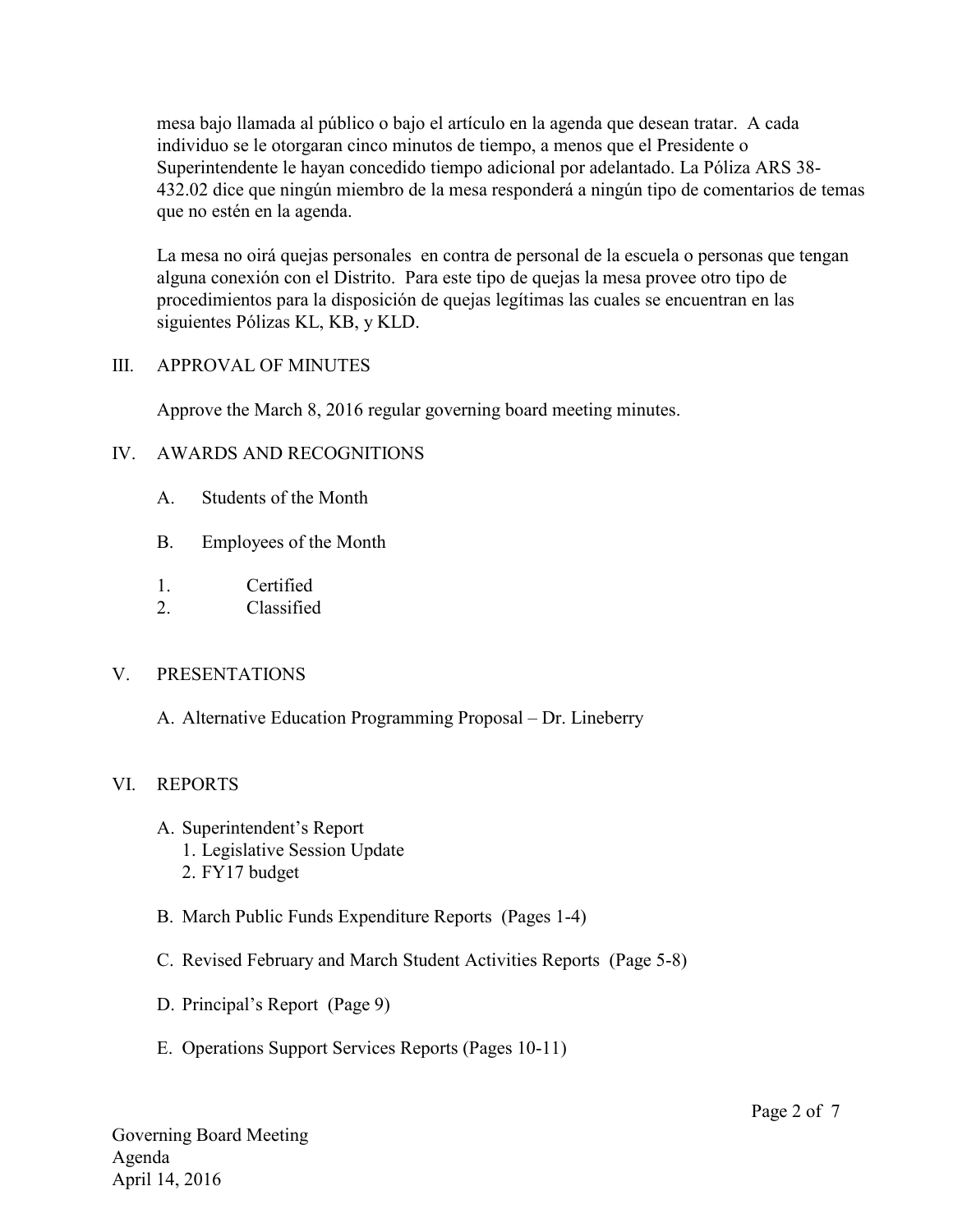- 1. Transportation
- 2. Technology

#### VII. NEW BUSINESS ACTION ITEMS – PERSONNEL

All hiring is pending satisfactory completion of background investigation, records verification, and fingerprint report.

- A. Accept resignation of Cecilia Gonzales, Instructional Aide, effective March 4, 2016 (Page 12)
- B. Accept resignation of Christine Friedemann, Teacher, effective May 20, 2016 (Page 13)
- C. Accept resignation of Patricia Lannon, Part Time Variable Teacher, effective May 20, 2016 (Page 14)
- D. Approve contract renewal for school year 2016-17 Teacher Contracts:
	- 1. Michael Bailin
	- 2. Selina Bennett
	- 3. George Carmen
	- 4. Tracy Dove
	- 5. Shiela Garland
	- 6. Yvette Hernandez
	- 7. Noemi Herrera-Vasquez
	- 8. Pamela Houston
	- 9. Darrell Keel
	- 10. Sigrid Lawyer
	- 11. Hermelina Liddell
	- 12. Ann Marie Mezzio
	- 13. Caroline Ogutu
	- 14. Preeti Pachuari
	- 15. Nancy Patterson
	- 16. Rachel Rascon
	- 17. Angela Richter
	- 18. Analise Rodriguez-Valdez
	- 19. Laura Scavo
	- 20. Tiffany Shaw
	- 21. Bonnie Tait
	- 22. Ellen Tembo
	- 23. Joann Wilt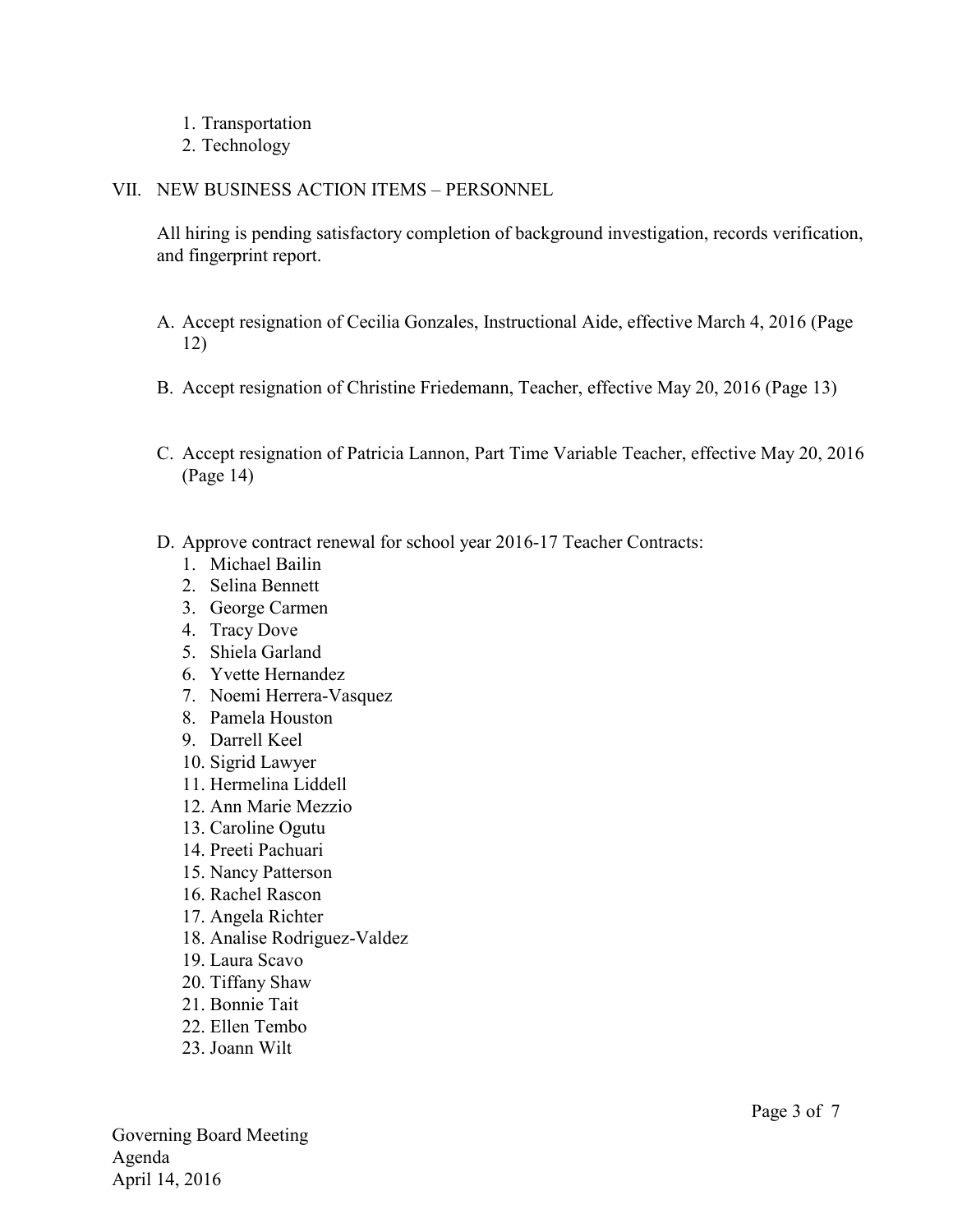- 24. Nancy Yazzie
- E. Approve contract renewal Teacher Contract, Teacher on Assignment, for the 2016-17 school year:
	- 1. Elvira Massoud, Learning Coach
	- 2. Giles Liddell, Counselor
- F. Approve rehire, Part-Time Variable Schedule Teacher Appointment, Learning Coach, for the 2016-17 school year, effective July 15, 2016:
	- 1. Kimberly Christie, Teacher, not to exceed 0.5 FTE at \$206 daily, prorated for partial days.
- G. Approve rehire, Part-Time Variable Schedule Teacher Appointment, for 2016-17, effective July 15, 2016:
	- 1. Rosemary Rodriguez, Teacher, not to exceed 0.5 FTE at \$200 daily, prorated for partial days.
	- 2. Kathryn Cook, SAIS, Technology and Data collection support, not to exceed 0.4 FTE at \$200 daily, prorated for partial days
	- 3. Vera Koppinger-Renna, Teacher, not to exceed 0.5 FTE at \$200 daily, prorated for partial days.
	- 4. Maria Garcia, Teacher, not to exceed 0.5 FTE at \$200 daily, prorated for partial days
	- 5. Carrie Van Slyke, Teacher, not to exceed 0.5 FTE at \$200 daily, prorated for partial days
- H. Approve hire for 2016-17, notice of Substitute Teacher Appointment:
	- 1. Alice Bailin
	- 2. Eduardo Caballero
	- 3. Divina Castro
	- 4. Maryeileen Flanagan
	- 5. Susanna Glowacki
	- 6. Albert Pellegrini
	- 7. Andrew Rodriguez
	- 8. Dierdra Stapleton
	- 9. Joan Tarkin
	- 10. Anna Urbaniak

## I. Approve 2016-17 Extra Duty Contracts:

- 1. 8<sup>th</sup> Grade Sponsors: Darrell Keel
- 2. Native American Cultural Club Jean Elshere
- 3. Yearbook Laura Scavo
- 4. Student Council Rachel Rascon
- 5. Gifted Coordinator Sigrid Lawyer
- 6. Wellness Coordinator Yvette Hernandez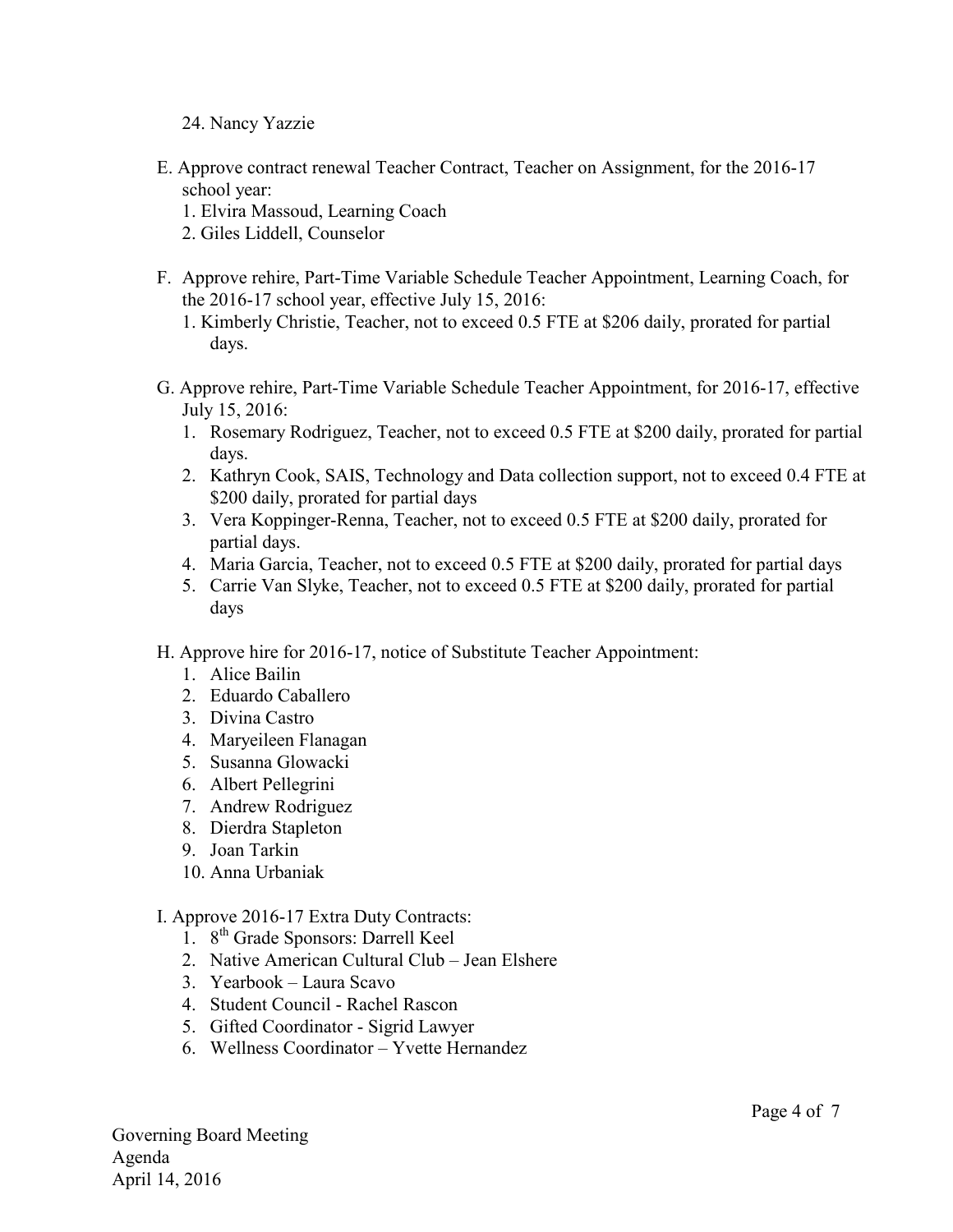- 7. SPED Coordinator Bonnie Tait
- 8. ELL Coordinator Nancy Patterson
- 9. Athletic Director Yvette Hernandez
- 10. Boys' Soccer Yvette Hernandez
- 11. Girls' Volleyball Nancy Yazzie
- 12. Girls' Soccer Yvette Hernandez
- J. Approve extra-duty assignment for Bonnie Tait for  $21<sup>st</sup>$  Century Community Leaning Centers Coordinator for the 2016-2017 school year
- K. Approve extra-duty compensation for all eligible certified for after school tutoring, professional development and other duties as assigned by the Superintendent for FY17.
- L. Approve 2016-17 student discipline hearing officers effective August 1, 2016:
	- 1. Gail Zamar
	- 2. Donald Roberts

## VIII. NEW BUSINESS ACTION ITEMS – BUSINESS

- A. Ratify approval of payroll vouchers
	- 1. PV22 \$139,225.85
	- 2. PV23 \$138,683.68
	- 3. PV24 \$127,710.20

## B. Ratify approval of expense vouchers

- 1. EV1632 \$34,448.41
- 2. EV1633 \$8,738.31
- 3. EV1634 \$32,607.64
- 4. EV1635 \$8,955.34
- 5. EV1636 \$56,861.78
- C. Approve out of state travel for Chris Lineberry to the Sioux Falls Teacher Job Fair March 14 – 16, 2016 in Sioux Falls, South Dakota
- D. Approve sole source procurement and award to Waste Management of Arizona for 2016-17 waste disposal services. (Page 15)
- E. Approve sole source procurement award to Casa Grande Valley Newspapers for 2016- 17 for newspaper services. (Page 16)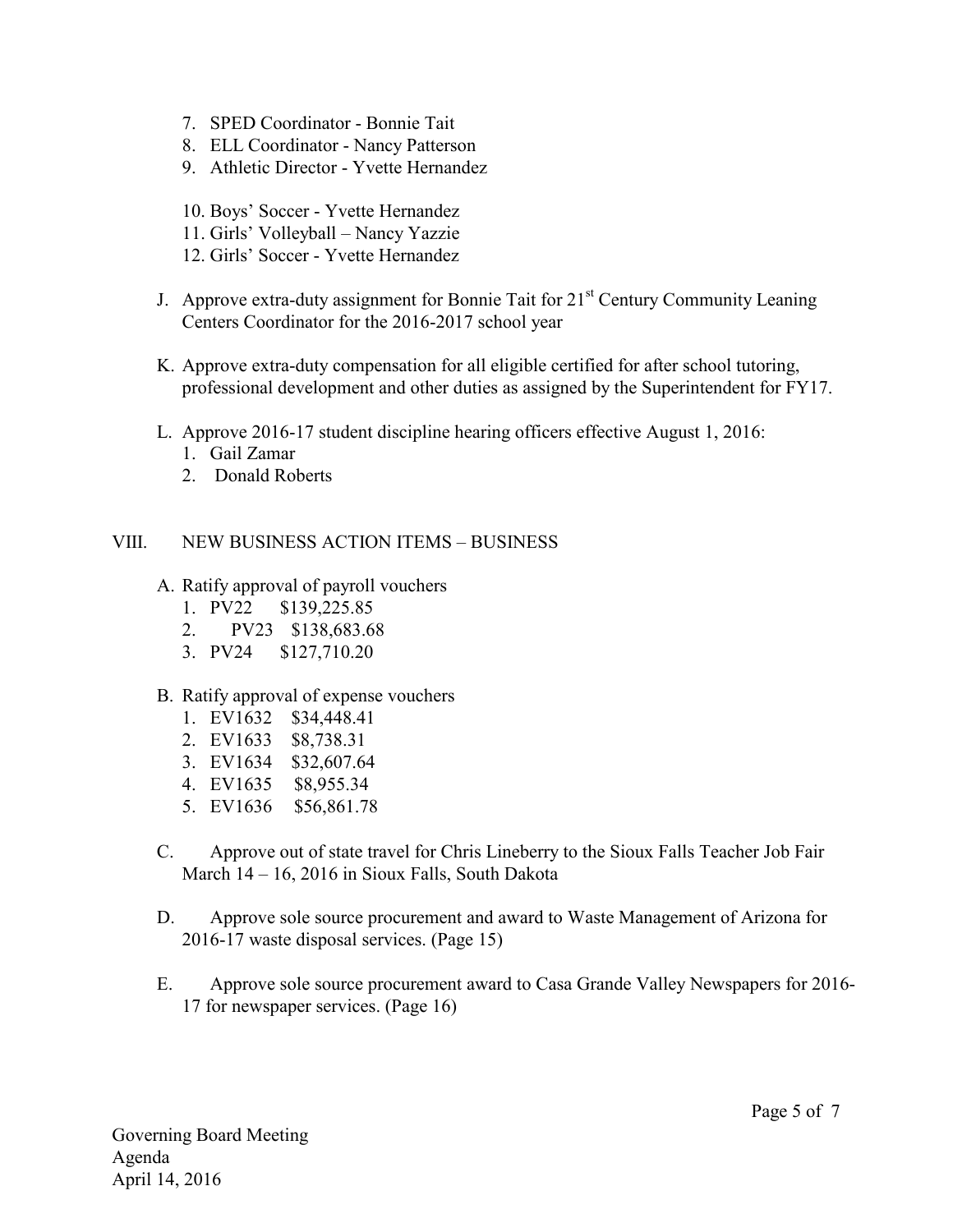- F. Approve award of FY 2016-17 special education related services contracts:
	- 1. Occupational Therapy Jan Becker
	- 2. Speech & Language Therapy Comprehensive Education Solutions, LLC
	- 3. School Psychologist Comprehensive Education Solutions, LLC
	- 4. Physical Therapy Steven Spencer, Every Little Step
- I. Approve the Direct Service Agreement between Vail Unified School District and SESD for the SAIS Outreach Program for the 2016-17 school year (Pages 17-19)
- J. Approve the Intergovernmental Agreement for membership by the Stanfield Elementary School District No. 24 into the Beyond Textbooks Program through Vail Unified School District through June 30, 2017 for the purpose of providing curricular materials, assessments and staff development to students and teachers, and approve the basic annual administrative fee of \$10,000 (Pages 20 - 29)
- K. Approve out of state travel for Melissa Sadorf to the AASA Healthy Futures as a participant at no cost to the district May  $15 - 17$ , 2016 in Washington D.C.
- L. Approve the 2016-17 General Statement of Assurances with Olivia Rodriguez and Melissa Sadorf as authorized signers (Pages 30-34)

## IX. NEW BUSINESS ACTION ITEMS – SCHOOL

- A. Approve request of  $8<sup>th</sup>$  grade promotion certificates from the Pinal County Superintendent of Schools (Page 35)
- B. Approve the 2016-2017 Proposition 301 Classroom Site Fund Pay for Performance Plan (Pages  $36 - 43$ )

# VIII. OLD BUSINESS ACTION ITEMS

- A. Adopt Policies and accept Regulations and Exhibits
	- 1. PA536 BEC Executive Sessions/Open Meetings
	- 2. PA537 BEDA Notification of Board Meetings
	- 3. PA538 BEDH Public Participation at Board meetings
	- 4. PA539 EBBB-E Accident Reports
	- 5. PA540 GBEB-R Staff Conduct
	- 6. PA541 GCCC-ED Professional/Support Staff Leaves of Absence Without Pay